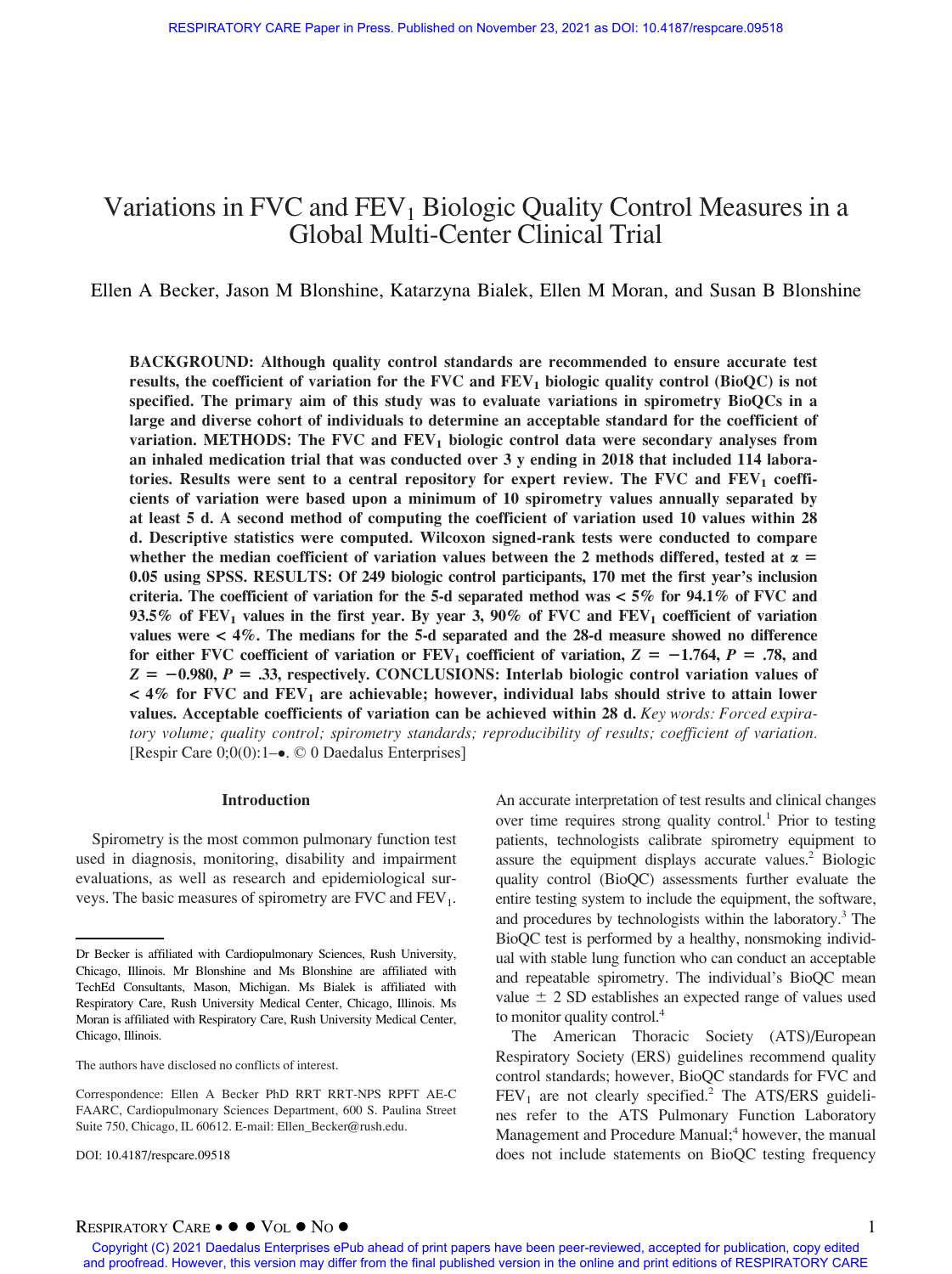nor an acceptable coefficient of variation. The published data on coefficient of variation were measured at various frequencies (hourly,<sup>3,5,6</sup> daily,<sup>7-10</sup> weekly<sup>5,8</sup>), in mostly small sample sizes ( $n < 100^{1,3,5-14}$  and  $n > 100^{15}$ ), varied smoking status (100% nonsmokers<sup>3,6,9,14,15</sup> and some smoking history<sup>5,7,8,10,11</sup>), gender (< 50% male<sup>6,7,9,15</sup> and < 50% female<sup>1,3,8,10,11,13,14</sup>), conducted by the same<sup>3,6,9</sup> or different technologists,<sup>5,8,15</sup> and with the same<sup>3,8,9,11,13,15</sup> or different spirometers. $1,3,13$ 

Stronger evidence demonstrating the acceptable spirometry variation in biologic control subjects must be evaluated in order to establish consistent targets for spirometry BioQC coefficient of variation for FVC and  $FEV<sub>1</sub>$ . Therefore, the primary aim of this study was to assess FVC and  $FEV<sub>1</sub> BioQC coefficient of variation in a large, global$ multi-center clinical trial with a diverse cohort for 3 years. Additionally, the coefficient of variation changes in each of the 3 years were assessed to determine how often BioQC coefficient of variation should be evaluated.

#### Methods

### Study Design

A retrospective analysis was performed on FVC and  $FEV<sub>1</sub> BioQC$  data collected from an inhaled medication study that was conducted over 3 y ending in 2018. This study was granted exemption status by the institutional review board from Rush University Medical Center.

### Procedures

Onsite training on BioQC for FVC and  $FEV<sub>1</sub>$  testing was provided to each of the 114 pulmonary function labs (PFLs) across North America, Europe, and Israel as a part of the inhaled medication trial. These training sessions included oversight of equipment calibration procedures and process of conducting spirometry BioQC testing. The equipment that was used for the testing was routinely calibrated according to the 2005 ATS/ERS quality control specifications for spirometer accuracy and precision.<sup>16</sup> Five different brands of pulmonary function equipment were used in this study. The spirometers used were the Encore (CareFusion, San Diego, California), EasyOne Pro (ndd Medical Technologies, Andover, Massachusetts), Jaeger (Jaeger/Cardinal Health, Hochberg, Germany), MGC Diagnostics (St. Paul, Minnesota), and KoKo - formerly nSpire Health (Longmont, Colorado).

BioQC participants enrolled in the study were technical staff working regularly in PFLs. Participants in this study were free of any known lung diseases and were nonsmokers based on self-report. The following demographic data were collected from each subject's submitted laboratory report: age, gender, race, and height.

# QUICK LOOK

### Current knowledge

A comprehensive spirometry quality control program includes conducting biologic quality controls (BioQCs). The first step in a BioQC program is to identify a healthy volunteer and establish the individual's coefficient of variation.

### What this paper contributes to our knowledge

This paper specified a process for establishing a spirometry BioQC coefficient of variation value. This study also identified an achievable standard for interlaboratory spirometry BioQC coefficient of variation across multiple manufacturers. Further, the study indicated that coefficient of variation values were stable over 2 years.

BioQC participants underwent study-specific training or were coached by a trained technologist to perform serial FVC and FEV<sub>1</sub> measurements lasting from 1 y to  $>$  3 y as part of the quality program.

Each PFL participating in this study sent spirometry test results from their BioQC subjects and mechanical quality control findings to a central repository for expert review. The expert reviewers examined calibration reports, BioQC numerical results, volume-time graphs, and flow-volume loops to assure adherence to 2005 ATS/ERS acceptability and repeatability standards.<sup>16</sup> The 6 reviewers were registered respiratory therapists and registered pulmonary function technologists with over 100 years combined experience working with quality control. Feedback on errors were sent back to local sites. All satisfactory BioQC test results were transferred to a spreadsheet.

The initial coefficient of variation assessment included sequential BioQC tests separated by at least 5 d. Tests measured more frequently were removed to prevent values that may create an unrealistically low coefficient of variation value. The resulting coefficient of variation comprised the 5-d separated measure. A second assessment of BioQC coefficient of variation used the first 10 values provided they occurred within 28 d to determine whether the measurement time frame affected the coefficient of variation. This coefficient of variation represented the 28-d measure. Both spirometry coefficient of variation assessments were based on the first 10 values annually. Data were transferred from the spreadsheet to SPSS 22.0 (IBM, Armonk, New York) for the statistical analysis.

#### Data Analysis

Descriptive statistics were reported for demographic data and outcome variables. The Wilcoxon signed-rank

<sup>2</sup> RESPIRATORY CARE VOL NO Copyright (C) 2021 Daedalus Enterprises ePub ahead of print papers have been peer-reviewed, accepted for publication, copy edited and proofread. However, this version may differ from the final published version in the online and print editions of RESPIRATORY CARE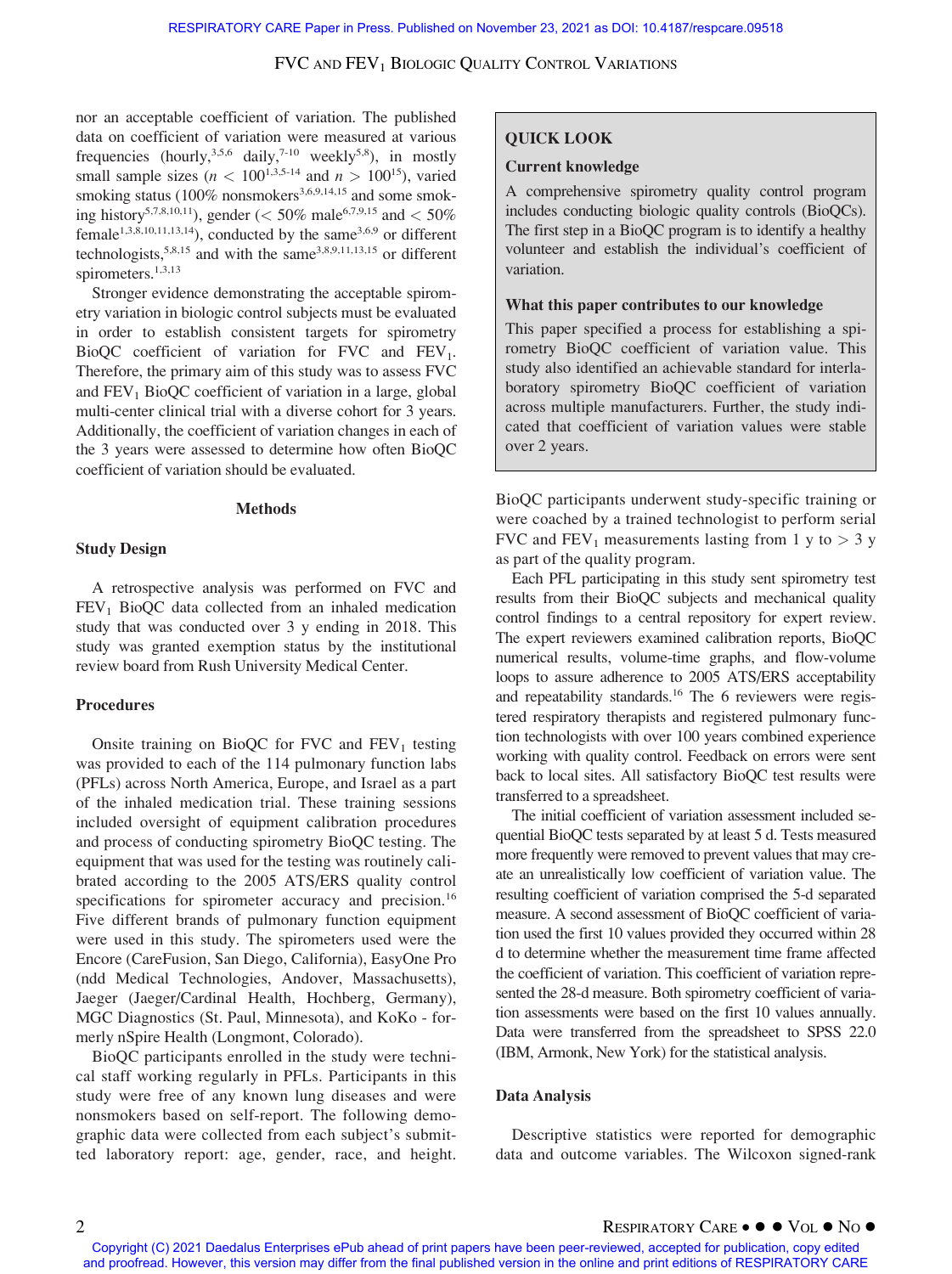#### Table 1. Demographic Data

| Demographic Variables                                                                           | Year 1<br>$(n = 170)$ | Year 2<br>$(n = 87)$ | Year 3<br>$(n = 31)$ |
|-------------------------------------------------------------------------------------------------|-----------------------|----------------------|----------------------|
| Gender, $n$ (%)                                                                                 |                       |                      |                      |
| Female                                                                                          | 110(64.7)             | 52(59.8)             | 17(54.8)             |
| Male                                                                                            | 58 (34.1)             | 33 (37.9)            | 14(45.2)             |
| Missing                                                                                         | 2(1.2)                | 2(2.3)               |                      |
| Race/ethnicity categories, $n$ (%)                                                              |                       |                      |                      |
| White                                                                                           | 137 (80.6)            | 64(73.6)             | 20(64.5)             |
| <b>Black</b>                                                                                    | 11(6.5)               | 8(9.2)               | 5(16.1)              |
| Asian                                                                                           | 3(1.8)                | 2(2.3)               | $\mathbf{0}$         |
| Hispanic                                                                                        | 14(8.2)               | 10(11.5)             | 5(16.1)              |
| Unknown                                                                                         | 5(2.9)                | 3(3.4)               | 1(3.2)               |
| Age, $y^*$                                                                                      |                       |                      |                      |
| Mean (SD)                                                                                       | 46.1(12.7)            | 46.6(12.7)           | 51.8(5.5)            |
| Range                                                                                           | $21 - 73$             | $21 - 73$            | $45 - 60$            |
| Height, cm <sup>+</sup>                                                                         |                       |                      |                      |
| Mean (SD)                                                                                       | 169(8.9)              | 169(10.0)            | 168.5(11.4)          |
| Range                                                                                           | 152-191               | 152-191              | 152-188              |
| Weight, $kg^{\ddagger}$                                                                         |                       |                      |                      |
| Mean (SD)                                                                                       | 75.8 (16.4)           | 75.7 (17.0)          | 78.1 (16.0)          |
| Range                                                                                           | $42.0 - 116.8$        | $42.0 - 110.0$       | $42.0 - 105.0$       |
| FVC, L                                                                                          |                       |                      |                      |
| Mean (SD)                                                                                       | 4.10(0.98)            | 4.09(1.01)           | 3.92(1.06)           |
| Range                                                                                           | $2.18 - 6.66$         | $2.23 - 6.71$        | $2.15 - 6.70$        |
| $FEV1$ , L                                                                                      |                       |                      |                      |
| Mean (SD)                                                                                       | 3.24(0.77)            | 3.21(0.78)           | 3.11(0.84)           |
| Range                                                                                           | $1.58 - 5.55$         | $1.63 - 5.32$        | 1.57-4.93            |
| *Age data were available for year 1 ( $n = 93$ ), year 2 ( $n = 46$ ), and year 3 ( $n = 11$ ). |                       |                      |                      |

<sup>†</sup> Height data were available for year 1 (*n* = 115), year 2 (*n* = 54), and year 3 (*n* = 18).<br><sup>‡</sup> Weight data were available for year 1 (*n* = 110), year 2 (*n* = 51), and year 3 (*n* = 17).

test was used to evaluate if median values of coefficient of variation for FVC and  $FEV_1$  differed between the 5-d separated measure compared to the 28-d measure. The tests were conducted at alpha  $= 0.05$  using SPSS 22.0. The Friedman test evaluated whether there were any coefficient of variation changes between each year, and pairwise Wilcoxon signed-rank tests evaluated the location of differences using  $P = .02$  (.05/3) for a family-wise alpha  $= 0.05$ .

#### Results

There was a total of 249 BioQC participants enrolled in the study, of which 170 met the inclusion criteria for spirometry BioQC for the first year. There were fewer participants in the subsequent years; 87 in year 2 and 31 in year 3, respectively. The sample population included predominantly white females with the mean age of 47 y (see Table 1).

In the first year,  $> 93\%$  of values for FVC and FEV<sub>1</sub> had a coefficient of variation  $<$  5%. The percentage of coefficient of variation values  $< 5\%$  rose in the second and third years. There were  $> 90\%$  coefficient of variation for FVC and FEV<sub>1</sub> values that were  $<$  4% by year 3. The values for coefficients of variation for BioQC for FVC and  $FEV_1$  over 3 y are listed in Table 2. Figures 1 and 2 show FVC and  $FEV<sub>1</sub> BioQC coefficient of varia$ tion values for each year's first 10 data points. The determination of whether the 5-d separated measure differed from the 28-d measure showed no difference for either FVC coefficient of variation or  $FEV<sub>1</sub>$  coefficient of variation,  $Z = -1.764$ ,  $P = .78$ , and  $Z = -0.980$ ,  $P = .33$ , respectively. Only 70 (41%) of the 170 sites completed their coefficient of variation data collection within the 28-d time frame.

Analyses were conducted to see if median values of coefficient of variation differed between years. The Friedman test,  $n = 28$ , was significant at  $P < .001$ . The comparisons between FVC coefficient of variation and  $FEV<sub>1</sub> coefficient of variation between years 1 and 2 and$ years 1 and 3 showed statistically significant differences at a  $P = .02$  (see Table 3). There was a  $\lt 1\%$  change in median coefficient of variation differences for FVC and  $FEV<sub>1</sub>$  values over the 2-y period.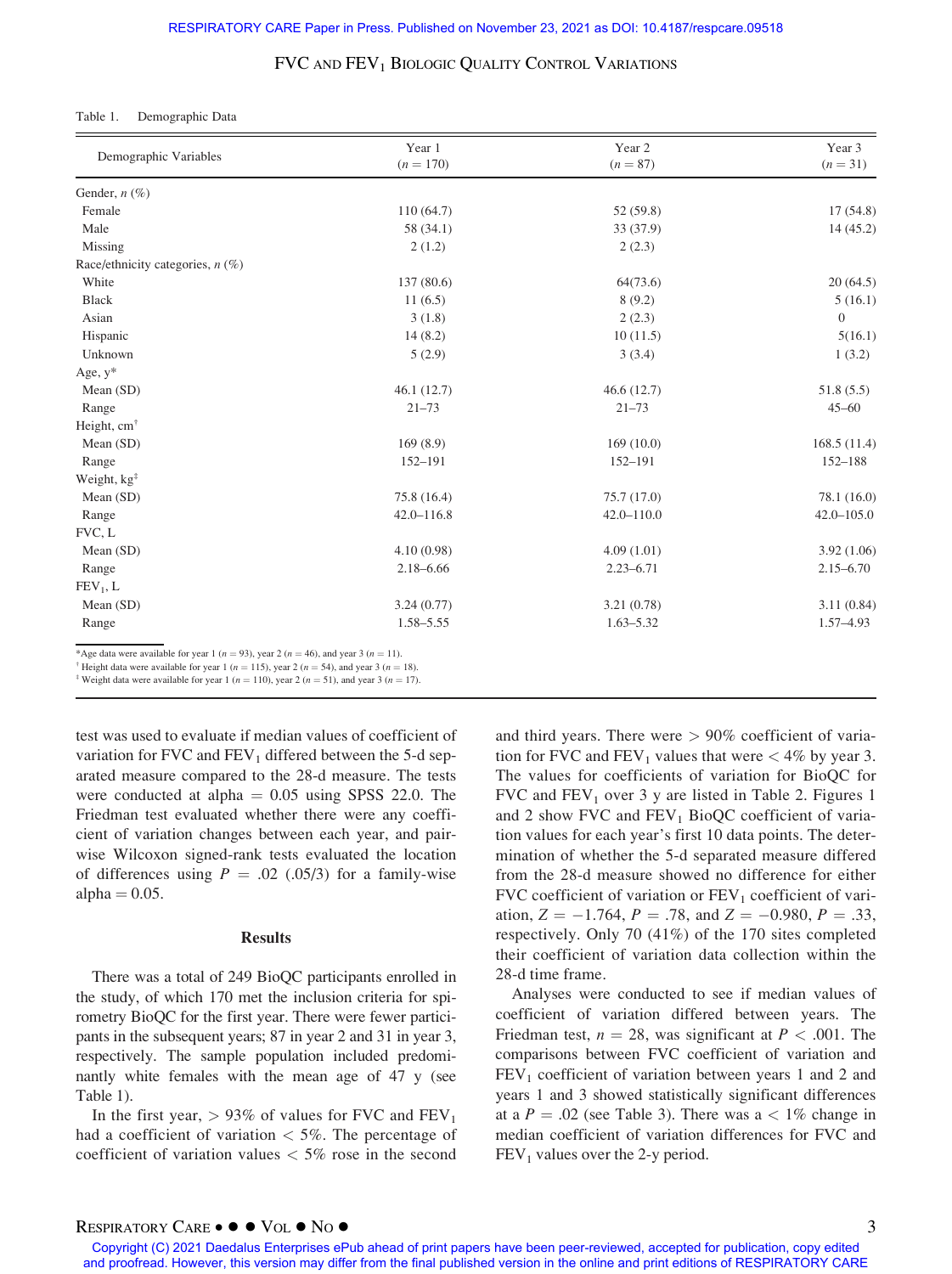| Table 2. Coefficient of Variation for Biologic Quality Control for FVC and FEV <sub>1</sub> Over 3 Years |  |  |
|----------------------------------------------------------------------------------------------------------|--|--|
|----------------------------------------------------------------------------------------------------------|--|--|

|                                                         | <b>BioQC</b><br>Subjects, $n$ | Median | Range (IQR)          | Coefficient of<br><b>Variation Values</b><br>$<$ 3% | Coefficient of<br>Variation Values<br>$<$ 4% | Coefficient of<br><b>Variation Values</b><br>$<$ 5% |
|---------------------------------------------------------|-------------------------------|--------|----------------------|-----------------------------------------------------|----------------------------------------------|-----------------------------------------------------|
| Year 1 FVC coeffi-<br>cient of variation                | 170                           | 2.42   | $0.59 - 7.08(1.40)$  | 71.8%                                               | 85.9%                                        | 94.1%                                               |
| Year 2 FVC coeffi-<br>cient of variation                | 87                            | 2.13   | $0.52 - 5.27(1.15)$  | 86.2%                                               | 94.3%                                        | 97.7%                                               |
| Year 3 FVC coeffi-<br>cient of variation                | 31                            | 1.74   | $0.79 - 4.20(1.36)$  | 83.9%                                               | 96.8%                                        | $100\%$                                             |
| Year $1$ FEV <sub>1</sub> coeffi-<br>cient of variation | 170                           | 2.65   | $0.98 - 10.49(1.41)$ | 60.6%                                               | 85.3%                                        | 93.5%                                               |
| Year $2$ FEV <sub>1</sub> coeffi-<br>cient of variation | 87                            | 2.14   | $0.83 - 6.21(1.16)$  | 78.2%                                               | 93.1%                                        | 97.7%                                               |
| Year $3$ FEV <sub>1</sub> coeffi-<br>cient of variation | 31                            | 2.14   | $0.64 - 4.44(1.43)$  | 77.4%                                               | 83.8%                                        | $100\%$                                             |

 $BioQC = biologic$  quality control

 $IQR =$  interquartile range

BioQC participant

Fig. 1. FVC biologic quality control (BioQC) coefficient of variation of first 10 data points by year.

#### **Discussion**

High-quality spirometry requires careful attention to quality control practices to ensure the equipment's accuracy and precision for producing reliable test results.2 Thus, routine performance of BioQC testing in addition to calibration procedures is vital for each PFL's quality control program to detect systematic errors that may occur with the technologist, the software, or the specific spirometer.<sup>3,17,18</sup> Regarding technologists, a study that compared 13 laboratories in the Denver area attributed interlaboratory variations due to differences in practices and procedures.<sup>14</sup> Similar findings occurred in the SAPALDIA study when different operators used the same equipment.<sup>3</sup> The current study had a large number of diverse individuals ( $n = 170$ ) conducting BioQC values across a range of ages and race/ethnicity and equal distribution of sex.

The current study used 5 different brands of equipment as well as equipment at 101 different sites. Equipment variation was demonstrated by Kunzli and colleagues<sup>3</sup> when the same technologist measured subjects using the same versus different spirometers. The variation for FVC coefficient of variation rose from 2.2% to 2.7%, and  $FEV_1$  coefficient of variation rose from 2.2% to 3.3% when measurements were made with different spirometers. In another study, instrumentation in a longitudinal study accounted for 13–58% of total  $FEV<sub>1</sub>$  variability observed in subjects.<sup>3,14</sup> Thus, BioQC targets need to be based on studies that include diverse equipment and sites. Further, the values must come from acceptable tests conducted on spirometers with confirmed volume linearity.

The Association for Respiratory Technology & Physiology (ARTP) recently recommended that BioQC values be

4 RESPIRATORY CARE ● ● VOL ● NO ●<br>Copyright (C) 2021 Daedalus Enterprises ePub ahead of print papers have been peer-reviewed, accepted for publication, copy edited and proofread. However, this version may differ from the final published version in the online and print editions of RESPIRATORY CARE

<sup>8</sup> • Year 1 FVC coefficient of variation (%) FVC coefficient of variation (%) 7 Year 2 Year 3 6 5 4 3 2 1 0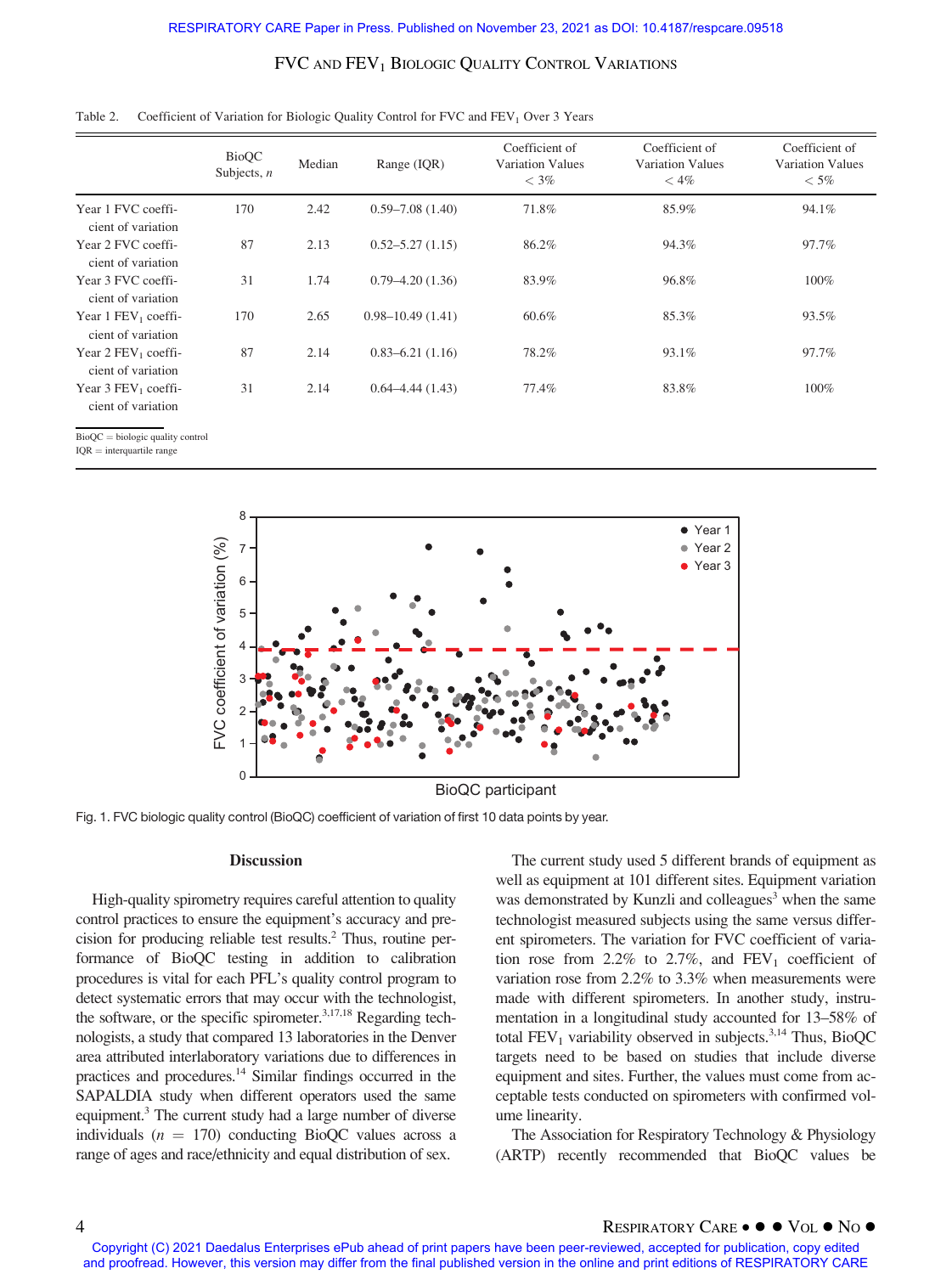

Fig. 2. FEV<sub>1</sub> biologic quality control (BioQC) coefficient of variation of first 10 data points by year.

Table 3. Wilcoxon Pairwise Comparisons of Median Changes in the Coefficient of Variation Between Years

|                                                                    | FVCYear 1 and<br>Year $2(P)$    | FVCYear 1 and<br>Year $3(P)$ | FVCYear 2 and<br>Year $3(P)$ | FEV <sub>1</sub> Year 1 and<br>Year 2 $(P)$ | FEV <sub>1</sub> Year 1 and<br>Year $3(P)$ | FEV <sub>1</sub> Year 2 and<br>Year $3(P)$ |
|--------------------------------------------------------------------|---------------------------------|------------------------------|------------------------------|---------------------------------------------|--------------------------------------------|--------------------------------------------|
| Median changes in the<br>coefficient of variation<br>between years | $-0.49 \leq 0.002$ <sup>*</sup> | $-0.54 \leq 0.001$           | $-0.22(0.29)$                | $-0.50(0.001)$                              | $-0.47$ (.003) <sup>*</sup>                | 0.21(.59)                                  |
| * Significant at alpha = $0.02$ .                                  |                                 |                              |                              |                                             |                                            |                                            |

computed by obtaining 10 measures over 10 consecutive working days.<sup>18</sup> The data from the current study demonstrated that only 41% of the BioQCs successfully completed acceptable tests to establish their baseline coefficient of variation within 28 d. This indicates that although a 10 consecutive working-day target may be appropriate it is not pragmatic for most PFLs. Computing the coefficient of variation on 10 data points within 28 d did not yield significantly different results than if the data were collected over more than 50 d.

Table 4 shows a historical summary of spirometry BioQC FVC and  $FEV<sub>1</sub>$  coefficients of variation including the variability in number of participants, number of sessions, the measurement frequency, the trials/session that were conducted, and whether published standards were followed. All these variables affect the resulting coefficient of variation. For example, note that the smallest coefficient of variation results from tests conducted on the same day at hourly intervals. The number of participants in each study also affects the results by reducing the coefficient of variation. The SD decreases with increasing sample size, which directly lowers the coefficient of variation.15 This concept is highlighted clearly in a study that evaluated a single person who tested in 21 PFLs over a period of 13 y. The coefficients of variation were smallest when the number of tests was highest. Further, the interlab variability was higher than the intralab variability.<sup>13</sup> This finding is expected due to the variances in equipment, available training, technologists conducting the test, characteristics of BioQC individuals (smoking history), regional differences, and standards utilized.

The BioQC participants in the current study received training at the study outset on-site specific to their equipment. The proper function of their equipment was confirmed prior to data collection. Experts assured all test results met the 2005 ATS/ERS criteria.<sup>16</sup> The data accounted for 5 different spirometry systems across 114 labs and demonstrated that an acceptable target for the coefficient of variation was < 4%. Although interlaboratory standards may be higher due to the variables identified above, each lab should have values < 4% and strive to achieve an even lower coefficient of variation to improve data integrity. For example, the British Columbia Accreditation program requires a coefficient of variation  $\langle 3\%$  for individual labs ([https://www.](https://www.cpsbc.ca/files/pdf/DAP-SP-Quality-Control-Plan.pdf) [cpsbc.ca/files/pdf/DAP-SP-Quality-Control-Plan.pdf](https://www.cpsbc.ca/files/pdf/DAP-SP-Quality-Control-Plan.pdf), Accessed July 27, 2021).

One additional finding that emerged from the current study was the individual's experience conducting a BioQC. Figures 1 and 2 demonstrate that the majority of BioQC values  $> 4\%$ appeared in year 1. Greater reproducibility and precision are possible when PFL staff understands potential error sources and calibration standards. The smaller coefficient of variation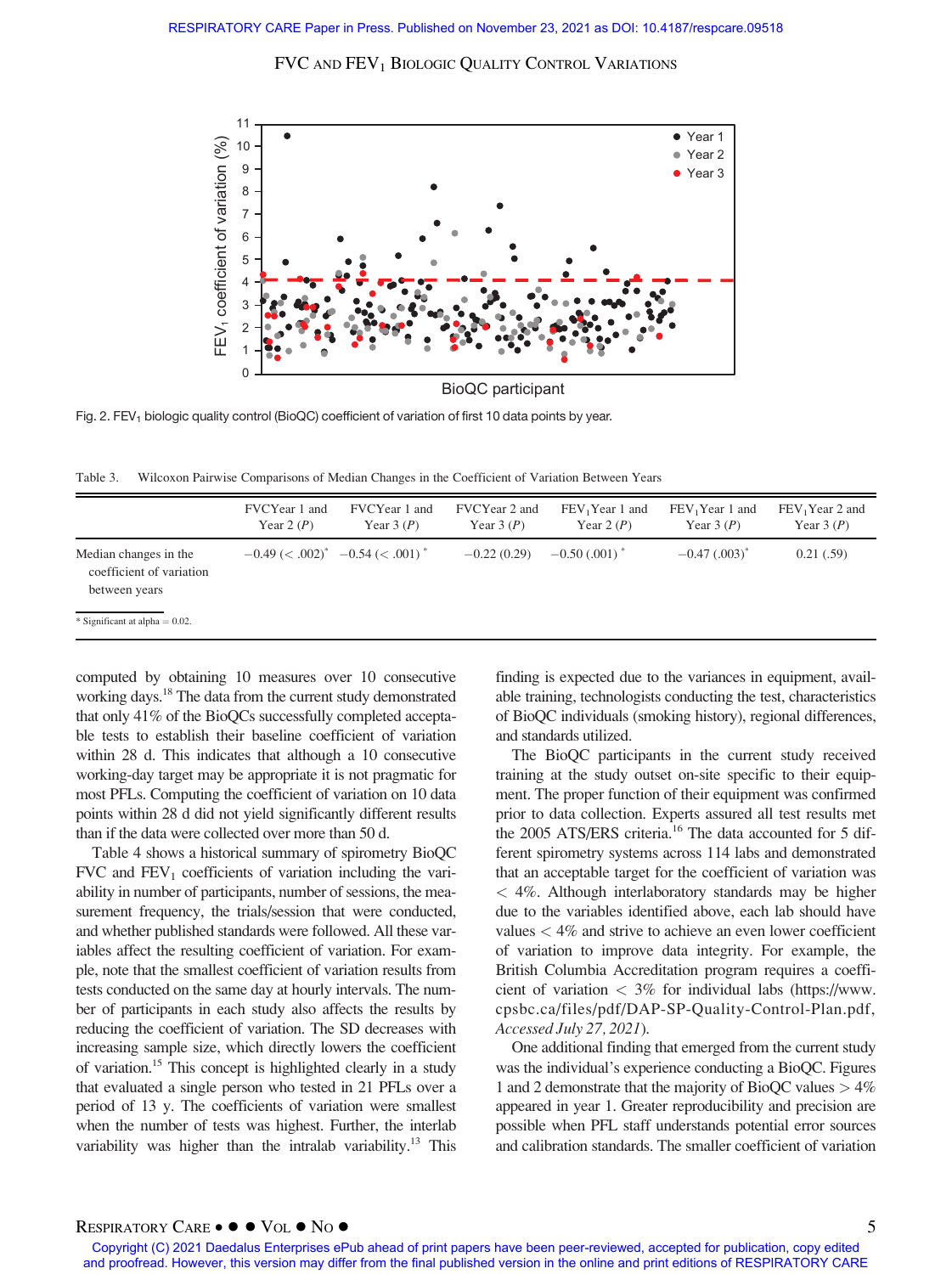| Author<br>First                                                                              |      | Year Coefficient of Coefficient of<br>Variation<br><b>FVC</b> | variation<br>${\rm FEV}_1$ | Spirometer/#<br>Devices                            | Training<br># | # Unique<br>Sites | of Test Sessions<br>Operators/ Participants/# Average Number | Session (Standards)<br>#Trials or Test | <b>Test Sessions</b><br>Frequency of         | Mean | Age, ySmokers<br>$\mathcal{C}$ | % Male | White<br>of        |
|----------------------------------------------------------------------------------------------|------|---------------------------------------------------------------|----------------------------|----------------------------------------------------|---------------|-------------------|--------------------------------------------------------------|----------------------------------------|----------------------------------------------|------|--------------------------------|--------|--------------------|
| Watts <sup>1</sup>                                                                           | 2005 | 2.21                                                          | 2.26                       | 11 different spirometers<br>$\frac{4}{3}$          | NR/NR         | 3/23              | 3                                                            | Standards)<br>(1994 BTS                | Every 5 y                                    | Ĕ    | Ĕ                              | 100    | Ĕ                  |
| $\mathrm{Kunzli}^3$                                                                          | 1995 | 2.00                                                          | 2.20                       | Sensormedics 2200 mass<br>flow sensor/8            | 1/Yes         | 13                | $\infty$                                                     | (ATS 1987 Update) Hourly               |                                              | 24.0 | $\circ$                        | 53.8   | g                  |
| $\rm Kunzli^3$                                                                               | 1995 | 2.70                                                          | 3.30                       | Sensormedics 2200 mass<br>flow sensor/1            | 8/Yes         | 13/1              | $\infty$                                                     | (ATS 1987 Update) Hourly               |                                              | 24.0 | $\circ$                        | 53.8   | Ĕ                  |
| Kangalee <sup>13</sup> 1992                                                                  |      | 2.30                                                          | 2.90                       | Collins Maxi System (Eagle NR/NR<br>1 Processor)/1 |               | 1/1               | E                                                            | Ĕ                                      | Monthly                                      | Ĕ    | Ĕ                              | 100    | 100                |
| Kangalee <sup>13</sup> 1992                                                                  |      | 3.80                                                          | 3.80                       | 8 different spirometers/17                         | <b>NR/NR</b>  | $1/17$            | $\frac{\alpha}{\beta}$                                       | $\widetilde{\Xi}$                      | Once                                         | g    | Ĕ                              | 100    | 100                |
| $\ensuremath{\text{W}}\xspace\text{anger}^{14}$                                              | 1991 | 4.10                                                          | 4.80                       | 6 different spirometers/NR                         | <b>NR/NR</b>  | 5/13              | $\widetilde{K}$                                              | technologist<br>Varied per             | Testing over 45-d pe-<br>riod; frequency not | 41.0 | $\circ$                        | 60.0   | $\frac{\alpha}{2}$ |
|                                                                                              |      |                                                               |                            |                                                    |               |                   |                                                              |                                        | given                                        |      |                                |        |                    |
| $\mbox{Groth}^{15}$                                                                          | 1986 | 4.90                                                          | 4.70                       | Jaeger Pneumotachograph/1                          | $2N$ es       | 112/1             |                                                              | 3                                      | $0.5 - 6$ mo                                 | 45.5 | $\circ$                        | 40.8   | 100                |
| Rozas <sup>9</sup>                                                                           | 1982 | 2.14                                                          | 2.80                       | 13.5 L water seal/1                                | <b>I/NR</b>   | 15/1              | 2<br>2                                                       | 3 (ATS 1979 Am                         | Daily                                        | E    | $\circ$                        | 46.7   | Ĕ                  |
|                                                                                              |      |                                                               |                            |                                                    |               |                   |                                                              | Rev Respir Dis)<br>119:831             |                                              |      |                                |        |                    |
| Lebowitz <sup>7</sup> 1982                                                                   |      | 3.50                                                          | 3.60                       | Pneumotachygraph/1                                 | <b>NR/NR</b>  | 10/1              | $\overline{30}$                                              | 5                                      | Daily                                        | 33.7 | 0.3                            | 0.2    | Ĕ                  |
| Nickerson <sup>6</sup> 1980                                                                  |      | 3.50                                                          | 3.60                       | Heated Fleisch no. 3                               | <b>I/NR</b>   | 15/1              | At least 5 flaw-                                             | $\sqrt{2}$                             | 1d                                           | 18.0 | $\circ$                        | 46.7   | E                  |
|                                                                                              |      |                                                               |                            | Pnemotachygraph trans-<br>ducer/NR                 |               |                   | less, < 12                                                   |                                        |                                              |      |                                |        |                    |
| Cochrane <sup>5</sup> 1977                                                                   |      | 1.80                                                          | 2.30                       | Ohio 840 (dry rolling seal)/                       | $2/NR$        | 10/1              | $30\,$                                                       | Mean of 3 trials; all Hourly           |                                              | 24.1 | 50.0                           | 50.0   | g                  |
|                                                                                              |      |                                                               |                            | Ĕ                                                  |               |                   |                                                              | analyses versus the<br>"best" test     |                                              |      |                                |        |                    |
| Cochrane <sup>5</sup> 1977                                                                   |      | 2.90                                                          | 3.35                       | Ohio 840 (dry rolling seal)/                       | 2/NR          | 10/1              | 18                                                           | Mean of 3 trials; all Weekly           |                                              | 24.1 | 50.0                           | 50.0   | Ĕ                  |
|                                                                                              |      |                                                               |                            | ž                                                  |               |                   |                                                              | analyses versus the<br>"best" test     |                                              |      |                                |        |                    |
| McCarthy <sup>8</sup> 1975                                                                   |      | 2.50                                                          | 2.50                       | Wedge/1                                            | $2Y$ es       | 12/1              | $\overline{10}$                                              | $\frac{R}{Z}$                          | Daily                                        | 27.0 | 0.3                            | 58.3   | Ĕ                  |
| McCarthy <sup>8</sup> 1975                                                                   |      | $6.00$                                                        | $7.00\,$                   | Wedge/1                                            | $2Y$ es       | 20/1              | $10$                                                         | $\widetilde{\Xi}$                      | Weekly                                       | 39.0 | 0.5                            | 55.0   | $\widetilde{\Xi}$  |
| $\mathbf{D}aw\mathbf{son}^{11}$                                                              | 1966 | 2.10                                                          | 3.00                       | 13.5-L water seal Collins                          | <b>NR/NR</b>  | 38/1              | $\sim$                                                       | Best of 2                              | Bi-annually                                  | 35.5 | 47.4                           | 100    | $\frac{\alpha}{2}$ |
|                                                                                              |      |                                                               |                            | spirometer/1                                       |               |                   |                                                              |                                        |                                              |      |                                |        |                    |
| Spicer <sup>10</sup>                                                                         | 1966 | 8.10                                                          | $\widetilde{\Xi}$          | 10-L spirometer/NR                                 | NR/NR         | $11/1$            | $\overline{21}$                                              | Ĕ                                      | Daily                                        | 25.5 | 46.0                           | 54.5   | $1.0\,$            |
| $ATS = American Thoracic Society$<br>$BTS = British Thoracic Society$<br>$NR = not reported$ |      |                                                               |                            |                                                    |               |                   |                                                              |                                        |                                              |      |                                |        |                    |

Table 4. Historical Spirometry Biologic Quality Control FVC and FEV1 Coefficients of Variation Table 4. Historical Spirometry Biologic Quality Control FVC and FEV<sub>1</sub> Coefficients of Variation

6 RESPIRATORY CARE ● ● VOL ● NO ●<br>Copyright (C) 2021 Daedalus Enterprises ePub ahead of print papers have been peer-reviewed, accepted for publication, copy edited and proofread. However, this version may differ from the final published version in the online and print editions of RESPIRATORY CARE

# FVC AND FEV<sub>1</sub> BIOLOGIC QUALITY CONTROL VARIATIONS